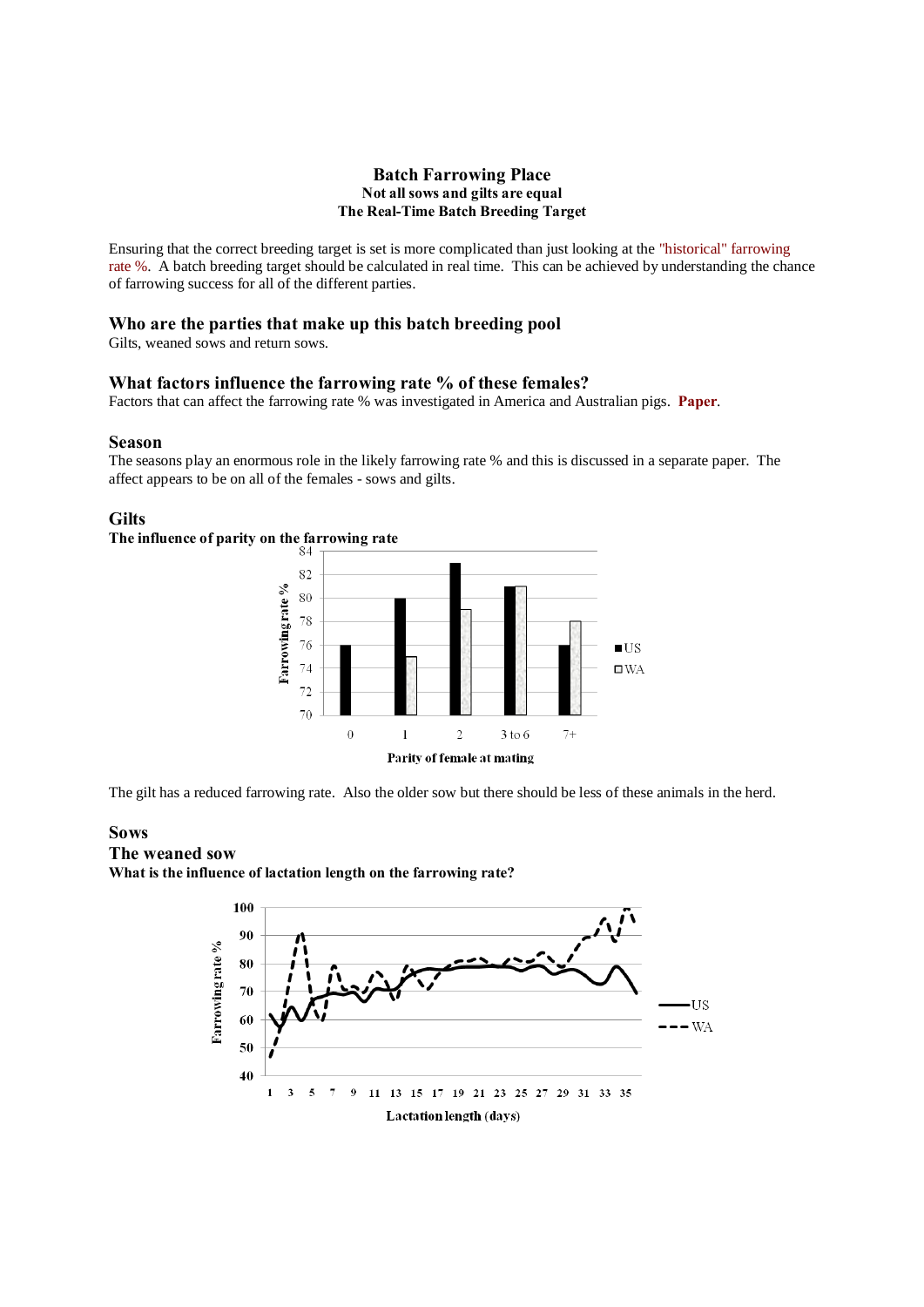With weaned sows the there is minimal influence on the future farrowing rate % if the lactation length is longer than 15 days. Before day 15 there is a progressive loss of farrowing rate.



# **What is the influence of the wean to service interval?**

There is a significant relationship between the wean to service interval and the future farrowing rate. If the wean to service interval is shorter than 3 days or longer than 7 days the farrowing rate is reduced.

## **Return sows**



There is a significant reduction in farrowing rate each time the sow or gilt returns to service.

#### **Real-time batch breeding target**

Gather information about your own sows - look at your own data.

This can enable the farm to predict a real-time breeding target. This initial calculation should be performed on the day of weaning - when the farm knows the number of weaned sows (going to be retained - ideally all of them) and the number of gilts likely to cycle over the next 7 days (Those that were seen and marked cycling 3 weeks ago) The returns should be the only "surprises".

Then a simple spreadsheet can be used to predict and then monitor events over the batch breeding period.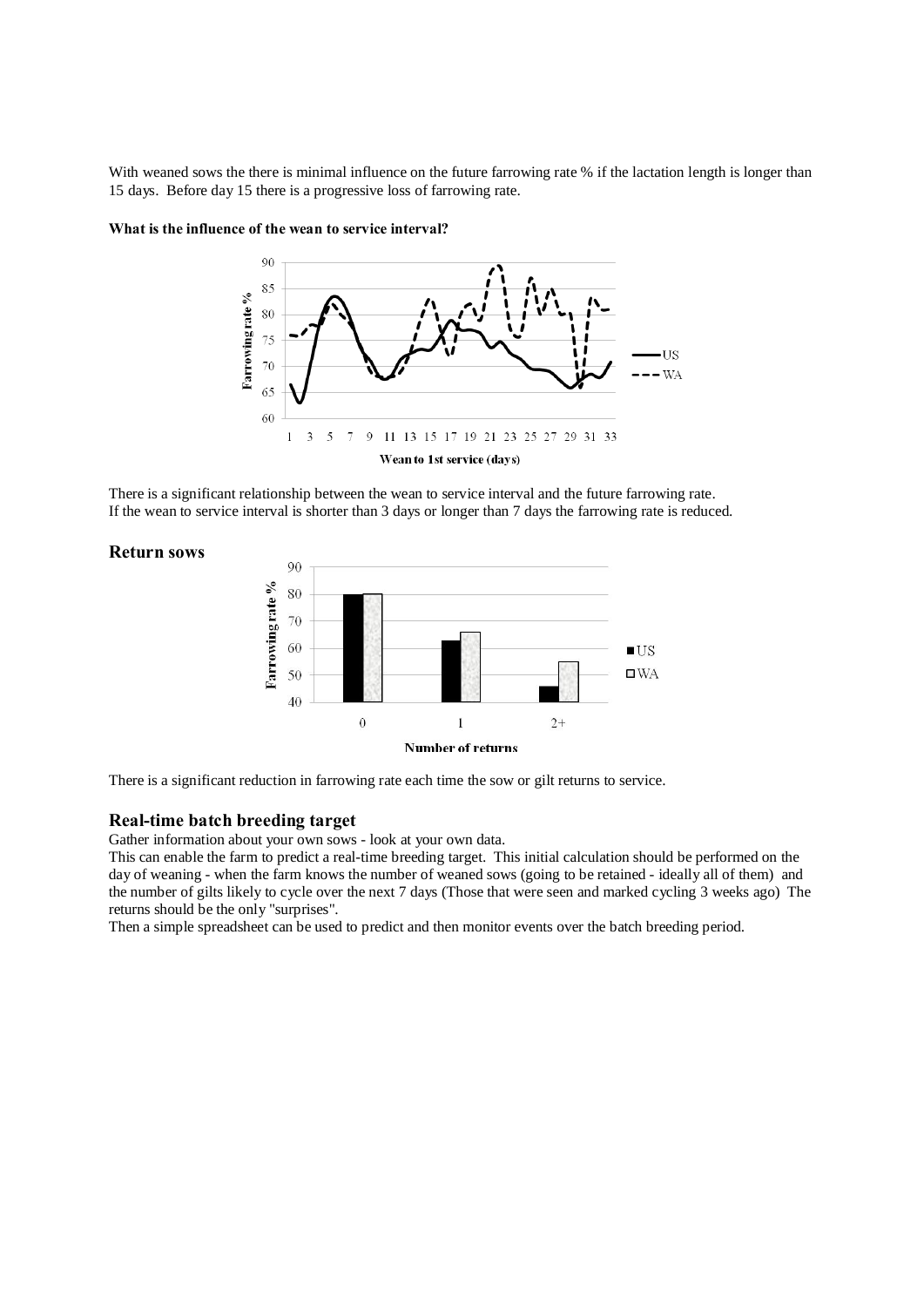The yellow boxes can be customised to your farm circumstances



#### **The calculation:**

Rounded down to whole female ((Expected number to farrow for each category)\*influence of season)

In the default, we clearly see that if the farm had adopted a normal approach, assumed that the farm had a farrowing rate of 82% then as long as 25 females are mated this should be sufficient:



Wrong.

Because only 19 out of the 20 sows in lactation were going to be presented to the breeding pool, the influence of the five gilts with only a 75% farrowing rate and the single return with only a 60% farrowing rate, this reduced the effective farrowing rate % to 76% - thus requiring at least one other female to be mated to have a reasonable chance all the farrowing places are filled.

| <b>Farrowing places</b>           |                                  |    |    |    |                |  |          |  |
|-----------------------------------|----------------------------------|----|----|----|----------------|--|----------|--|
|                                   | Minium number of females to mate |    |    |    | Rate of change |  | 1 Female |  |
| Minimum to bred                   |                                  |    | 24 |    |                |  |          |  |
| Required farrowing rate per batch |                                  | 87 | 84 | 80 |                |  |          |  |

The net effect of failing to meet the real-time batch breeding target - an empty farrowing place - increased cost of production.